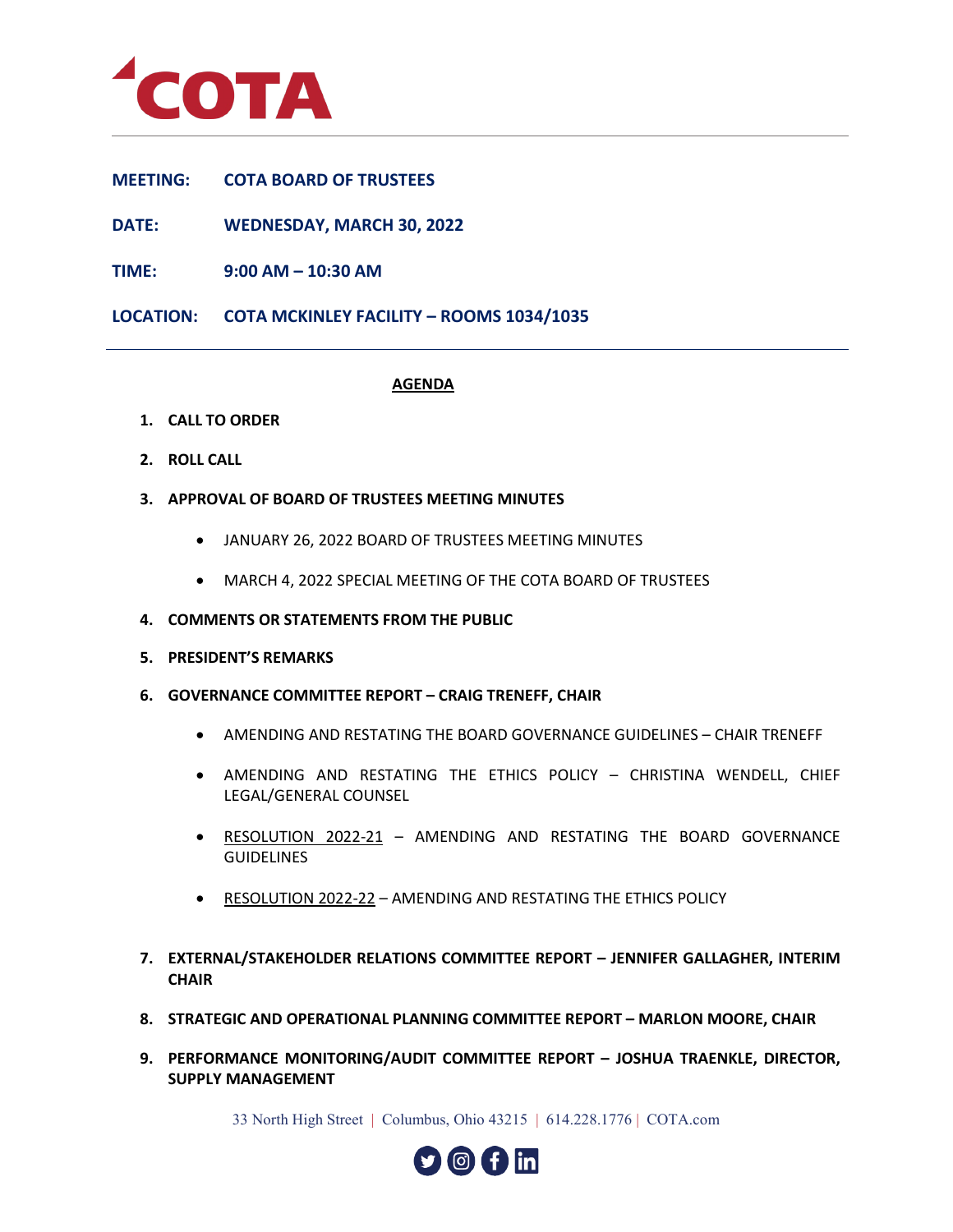

## **10. CONSENT AGENDA**

- RESOLUTION 2022-24 AUTHORIZING REVISIONS TO COTA'S ENERGY PRICE RISK MANAGEMENT POLICY
- RESOLUTION 2022-25 AUTHORIZING COTA TO ESTABLISH A FUTURES ACCOUNT WITH R.J. O'BRIEN & ASSOCIATES, LLC (FUEL HEDGING)
- RESOLUTION 2022-26 AUTHORIZING AN AGREEMENT WITH THE CITY OF GROVE CITY FOR THE CONTINUATION OF THE COTA PLUS OPERATING ZONE
- RESOULTION 2022-27 AUTHORIZATING A REVISED FARE STRUCTRE
- RESOLUTION 2022-28 AUTHORIZING A REVISED MEMORANDUM OF UNDERSTANDING WITH THE CAPITAL CROSSROADS SPECIAL IMPROVEMENT DISTRICT AND THE MID-OHIO REGIONAL PLANNING COMMISSION FOR THE CONTINUATION OF THE DOWNTOWN C-PASS PROGRAM
- RESOLUTION 2022-30 AUTHORIZING ADDITIONAL EXPENDITURES FOR THE CONTRACT WITH AVAAP USA, LLC FOR BENEFITS OPTIMIZATION SERVICES
- RESOLUTION 2022-31 AUTHORIZING CONTRACTS WITH LEVEL D&I FOR TEMPORARY INNOVATION PERSONNEL SERVICES
- RESOLUTION 2022-32 AUTHORIZING CONTRACTS WITH AND REVEL IT FOR TEMPORARY INNOVATION PERSONNEL SERVICES
- RESOLUTION 2022-33 AUTHORIZING ADDITIONAL EXPENDITURES FOR THE CONTRACT WITH VERNOVIS, LTD. FOR INFORMATION TECHNOLOGY (CYBERSECURITY) CONSULTING SERVICES
- RESOLUTION 2022-34 AUTHORIZING ADDITIONAL EXPENDITURES FOR THE CONTRACT WITH DATA. WORLD, INC. FOR THE RENEWAL OF DATA CATALOGING AND SUPPORT SERVICES
- RESOLUTION 2022-35– AUTHORIZING A CONTRACT WITH GENFARE FOR THE RENEWAL OF SAAS SERVICES FOR GENFARE LINK MODULES FOR 2022-2023
- RESOLUTION 2022-36 AUTHORIZING A CONTRACT WITH CDW GOVERNMENT, LLC FOR THE RENEWAL OF SPLUNK ENTERPRISE TERM LICENSES AND SUPPORT
- RESOLUTION 2022-37 AMENDING RESOLUTION NO. 2022-18, AUTHORIZING A CAPITAL LEASE AGREEMENT WITH ENTERPRISE FLEET MANAGEMENT, INC. FOR FOUR (4) 2022 FORD F-550 VEHICLES WITH SERVICE BODIES

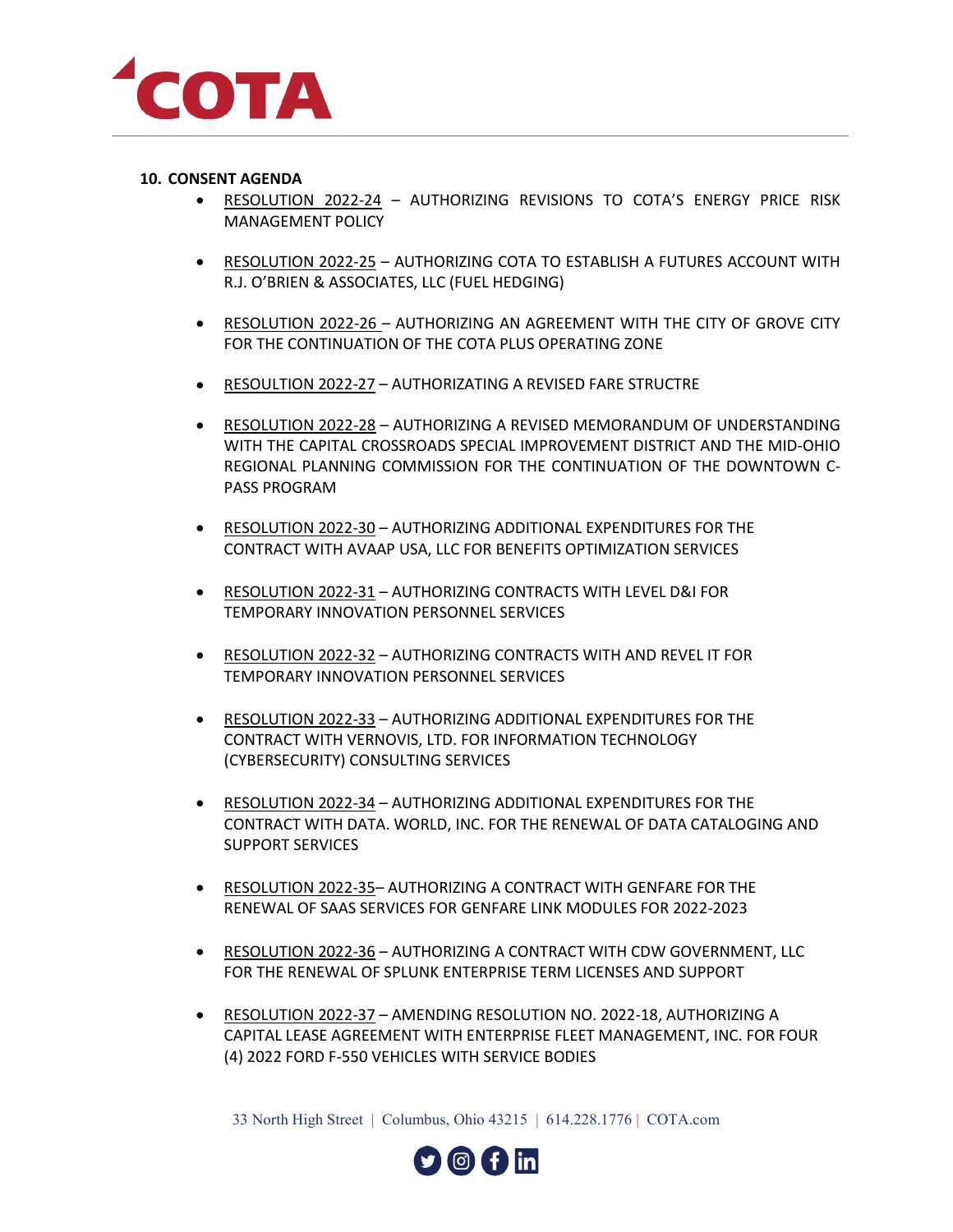

- RESOLUTION 2022-38 AUTHORIZING A CONTRACT WITH AFTERMARKET PARTS FOR THE PURCHASE OF MISCELLANEOUS PARTS FOR TRANSIT VEHICLES
- RESOLUTION 2022-39 AUTHORIZING A CONTRACT WITH MUNCIE TRANSIT SUPPLY FOR THE PURCHASE OF MISCELLANEOUS PARTS FOR TRANSIT VEHICLES
- RESOLUTION 2022-40 AUTHORIZING A CONTRACT WITH CROSSLINE SUPPLY LLC FOR THE PURCHASE OF MISCELLANEOUS PARTS FOR TRANSIT VEHICLES
- RESOLUTION 2022-41 AUTHORIZING A CONTRACT WITH COLONIAL EQUIPMENT COMPANY FOR THE PURCHASE OF MISCELLANEOUS PARTS FOR TRANSIT VEHICLES
- RESOLUTION 2022-42 AUTHORIZING A CONTRACT WITH DLR DISTRIBUTORS, INC. FOR THE PURCHASE OF MISCELLANEOUS PARTS FOR TRANSIT VEHICLES
- RESOLUTION 2022-43 AUTHORIZING A CONTRACT WITH D&W DIESEL, INC. FOR THE PURCHASE OF MISCELLANEOUS PARTS FOR TRANSIT VEHICLES
- RESOLUTION 2022-44 AUTHORIZING A CONTRACT WITH GILLIG LLC FOR THE PURCHASE OF MISCELLANEOUS PARTS FOR TRANSIT VEHICLES
- RESOLUTION 2022-45 AUTHORIZING A CONTRACT WITH KIRK'S AUTOMOTIVE INC FOR THE PURCHASE OF MISCELLANEOUS PARTS FOR TRANSIT VEHICLES
- RESOLUTION 2022-46 AUTHORIZING A CONTRACT WITH RUSH TRUCK CENTERS OF OHIO FOR THE PURCHASE OF MISCELLANEOUS PARTS FOR TRANSIT VEHICLES
- RESOLUTION 2022-47 AUTHORIZING A CONTRACT WITH TRANSPORT SPECIALISTS, INC. FOR THE PURCHASE OF MISCELLANEOUS PARTS FOR TRANSIT VEHICLES
- RESOLUTION 2022-48 AUTHORIZING A CONTRACT WITH CUMMINS SALES AND SERVICE FOR THE PURCHASE OF MISCELLANEOUS PARTS FOR TRANSIT VEHICLES
- RESOLUTION 2022-49 AUTHORIZING A CONTRACT WITH CBM US INC. FOR THE PURCHASE OF MISCELLANEOUS PARTS FOR TRANSIT VEHICLES
- RESOLUTION 2022-50 AUTHORIZING A CONTRACT WITH VEHICLE MAINTENANCE PROGRAM, INC. FOR THE PURCHASE OF MISCELLANEOUS PARTS FOR TRANSIT VEHICLES

## **11. OTHER BUSINESS**

- RESOLUTION 2022-51 COMMENDING AMY M. LANDINO
- RESOLUTION 2022-52 COMMENDING STEVEN D. GLADMAN